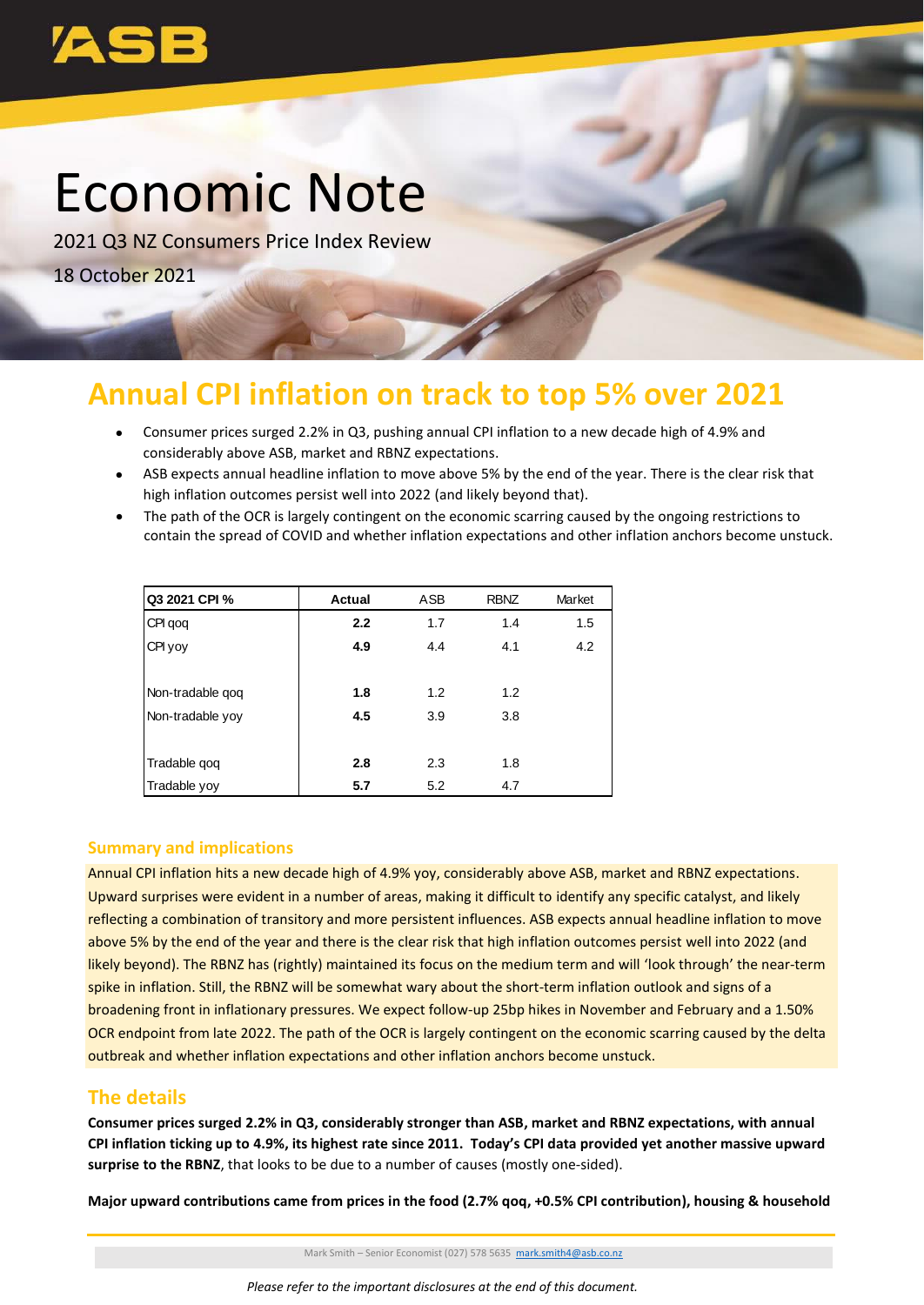**utility (2.6% qoq, +0.7% to Q3 CPI) and transport groups (4.2% qoq, +0.5% to Q3 CPI).** Upward surprises were evident for the latter two groups and look to have reflected a combination of transitory and more persistent influences.

**Higher global energy prices boosted petrol prices (+6.5% qoq, +0.03 ppt contribution). The subsequent push higher in oil prices (to 7-year highs in USD terms) and widespread increases in global energy costs point to further increases in energydependent goods and services. This will sap discretionary spending.** Surprisingly, lower prices for new cars and bicycles pushed down vehicle prices (-0.6% qoq)**.** 

**Statistical tweaks provided a modest boost to the inflation numbers.** [Adjustments](https://www.stats.govt.nz/methods/impacts-of-covid-19-on-methodology-for-the-september-2021-quarter-cpi) by Statistics NZ to allow for COVID-19 impacts, including lowering the materiality criteria for



international airfares (despite a lower expenditure weight), saw international airfares surge 65.7% in Q3, adding 0.02 percentage points to Q3 CPI. Domestic airfares climbed 8.2% in Q3. These impacts are unlikely to reverse under the current level of restrictions.

**Higher housing costs were also apparent**, with prices in the housing group up 2.6% qoq (6% yoy). Local authority rates soared 7.0% in Q3, partly in recognition of higher costs, but also reflective of **still-robust housing market conditions. The latter conditions, dwelling shortages, increases for raw materials, rising costs and stretched capacity pushed construction costs higher still** (4.5% qoq, 12% yoy). Dwelling rents rose just 0.7% qoq (+3.2% yoy), but are expected to move higher given the impacts of housing policy changes.

Food prices rose 2.7% qoq, 3.1% yoy. Part of the rise was seasonal with the spike in fresh fruit & vegetable prices (7.3% qoq) expected to unwind **but rising global food commodity prices point to a modest pick-up in overall food price inflation over 2021.**

**There were further signs of supply chain disruptions impacting on consumer prices.** Prices in the recreation & culture (2.9% qoq), household contents & services (+1.3% qoq) and miscellaneous goods and services (+1.3% qoq) groups moved higher, consistent with recent anecdotes and most survey evidence.

**Annual core inflation measures firmed**. Annual inflation for both the 10% trimmed mean (4.4% yoy in Q3) and 50% weighted median (3.3% yoy) were above the top of the 1-3% inflation target and look to remain so for a while yet. Excluding food, fuel and energy, annual CPI inflation surged to 4.8% yoy from 3.3% yoy in Q2. The Q3 print from the RBNZ Sectoral Factor model (released at 3pm today) is expected to move well above its Q2 2.2% yoy value.

**Of more concern to the RBNZ is that inflationary pressures look to be broadening.** The distributional measures showed that more price increases than usual seem to be being pushed through (59.5% of items, 72.2% of CPI by expenditure weight), with correspondingly fewer price falls (25.6% of items and 20.8% by weight,



Source: Macrobond, ASB

respectively). **This points to quite a number of inflationary pressure points in the economy, from a myriad of sources.** What's more, consumers seem resigned to accepting higher prices.

#### **Our view**

**We have long been wary of two key upside risks.** First, that the peak in CPI inflation proves to be consistently higher than earlier expected by the market and the RBNZ. The second major risk is that the uplift in inflation ends up having a more persistent impact on consumer prices over the medium term.